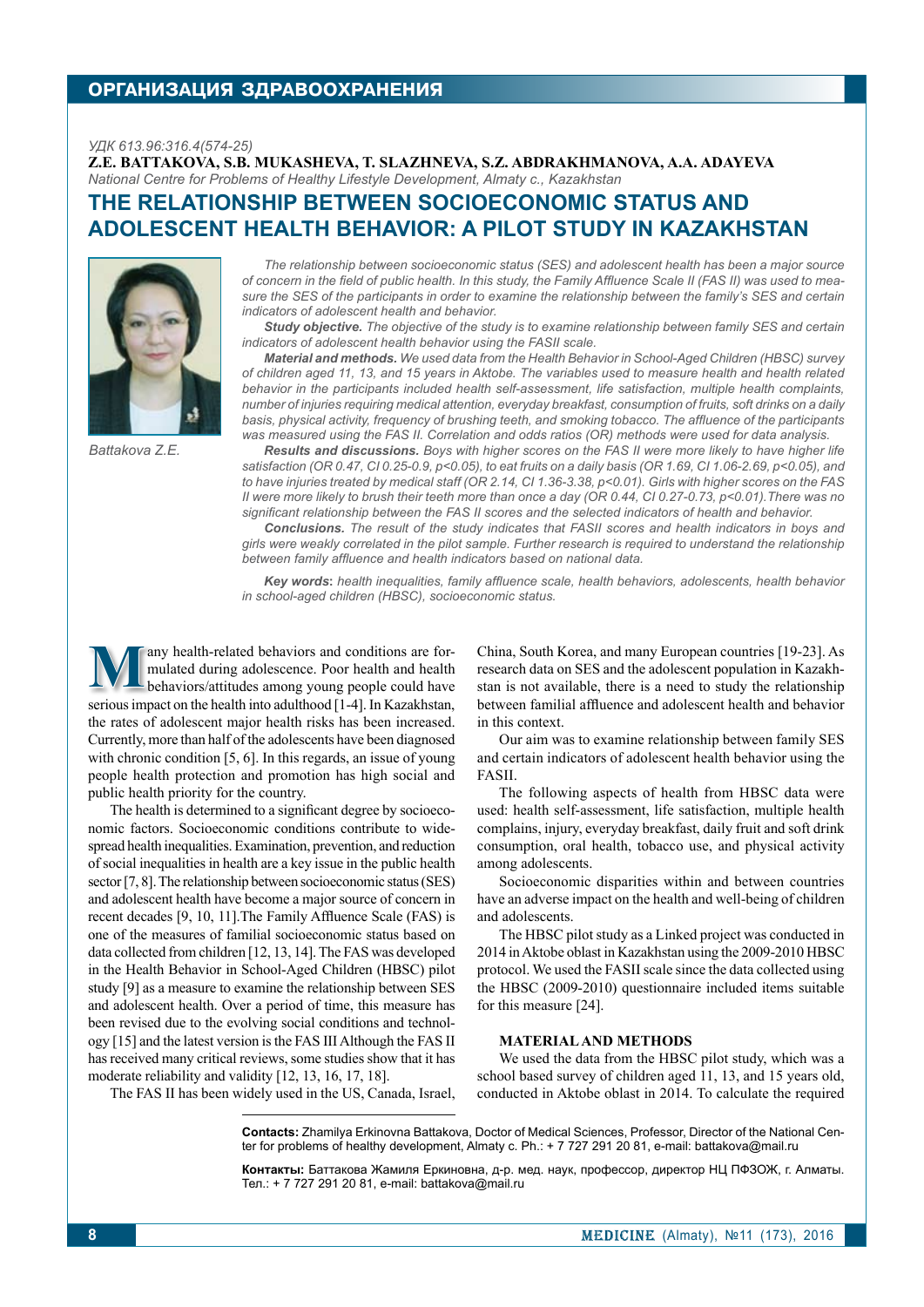number of participants, the number of school students in the target age group was determined using data from the 2009 census (courtesy of the Statistics Agency of Kazakhstan). At the time of the study, there were 37985 children, comprising of 10242 boys and 9759 girls, in the target age group in Aktobe oblast. Given the 97% probability of faultless prognosis, a confidence interval of 5%, the minimum target sample size of 1175 students from public schools with 390 people in each age group was identified.

We used the cluster sampling method to divide the 67 public schools in Aktobe oblast into proportionally sized clusters from which 7 schools were randomly selected. In each school, students from grades 5, 7, and 9 participated in the survey. In total, 65 classes were selected and the response rate was 95%. The present study includes data on 1200 children aged 11, 13, and 15 years.

The survey was conducted by trained interviewers and they were supervised by people who were in-charge of the quality control of data collection. The data were processed using the Statistical Package for the Social Sciences (SPSS).

The socioeconomic status of the participants was measured using the FAS II. The scale includes the following variables of affluence in a family: (a) Does your family own a car, van, or truck? (b) Do you have a bedroom for yourself? (c) How many computers does your family own? (d) In the past 12 months, how many times did you travel during vacation with your family? [17] A composite FAS score was calculated for each adolescent based on his or her responses to the four items. A three-point ordinal scale was used to analyze the level of affluence: low, medium, and high affluence.

The correlation between family affluence and health and behavior variables was tested separately for boys and girls for the target age group. The following health and behavior variables were examined:

Health self-assessment was measured based on the participants' description of their health. The following question was asked: "Would you say your health is…?" The answer choices included "excellent," "good," "fair," and "poor." The data obtained from the study reflect that the respondents considered their health as ranging between "fair" and "poor."

Life satisfaction was assessed by using an adaptation of the Cantril's Ladder of Life Scale with scores ranging from 0 (the worst life possible) to 10 (the best possible life). Participants rated their current experiences in life and the results indicated a high level of life satisfaction as the ratings were higher than six.

With regard to health complaints, adolescents were required to answer the question: "How often in the last six months have you had the following …? The criteria included headache, stomach-ache, feeling low, irritability or bad temper, feeling nervous, difficulties in sleeping, and feeling dizzy. Possible answers to each complaint were the following: "about every day", more than once a week", "about every week", "about every month" and "rarely or never." We calculated the proportion of respondents who reported multiple (two or more) health complaints that occurred more than once a week.

Adolescents were also asked the number of times in the past year that they suffered from an injury and had to be treated by a doctor or nurse. The answer choices varied from "I was not injured in the past 12 months", "one time", "two times", "three times" to "four times or more." We analyzed the answers of respondents who had suffered at least one injury requiring medical attention in the past 12 months.

To evaluate the criterion of eating habits, respondents were asked how often they have breakfast during weekdays and weekends. We analyzed the responses of participants who reported that they eat breakfast on weekdays.

The consumption of fruits and soft drinks was measured by the following question, separate for fruit and drinks: "How many times a week do you usually eat fruits/drink soft drinks?" The answer choices varied from "never" to "more than once a day." Daily fruit and soft drinks consumption patterns were identified based on the responses indicating "once a day" and "more than once a day."

Frequency of moderate-to-vigorous physical activity (MVPA) among adolescents was assessed by the following question: "Over the past 7 days, on how many days were you physically active for at least 60 minutes per day?" In this study, we only used the data by adolescents engaged in MVPA on a daily basis.

Oral health was assessed through the frequency of brushing teeth. Participants were asked, "how often do you brush your teeth?" and the data were analyzed for respondents who brushed their teeth more than once a day.

Tobacco smoking was assessed by the following question that required yes/no answer: "Have you ever smoked tobacco (at least one cigarette, cigar, or pipe)? We analyzed the data of respondents who had smoked tobacco at least once.

To determine the relationship between family affluence and indicators of health and behavior, data were analyzed to determine correlation and odds ratios OR) between the indicators of health and two categories of affluence (high and low affluence).

A positive correlation is represented by "+" in the tables and bar graphs (above the X-axis) and shows that the health indicators are increasing with the increase in family affluence.

A negative correlation is represented by "-" in tables and shows that health indicators are decreasing as family affluence increases. The height of chart bars indicates the degree of difference between the adolescents belonging to high and low affluence families. The statistically significant difference is represented in the bar graphs.

The causal relationship between the family affluence and health indicators was identified by calculating the Pearson product-moment correlation coefficient (Pearson r) and the odds ratio, with 95% confidence intervals (CI s).

## **Results**

Analysis of the relationship between SES and some health and behavior indicators for boys in the target age group indicated a positive correlation between SES and life satisfaction  $(OR 0.47, CI 0.25-0.9, p<0.05)$ , injuries treated by medical staff (OR 2.14, CI 1.36-3.38,  $p<0,01$ ), and consumption of fruit on a daily basis (OR 1.69, CI 1.06-2.69,  $p<0.05$ ). Boys belonging to affluent families are more likely to have high life satisfaction, eat fruits every day, and have injuries. Table 1 and Graph 1 represent the difference in the prevalence (in percentage) of these three factors in boys from families with high and low affluence (20.8%, 33.9%, and 38.3% respectively).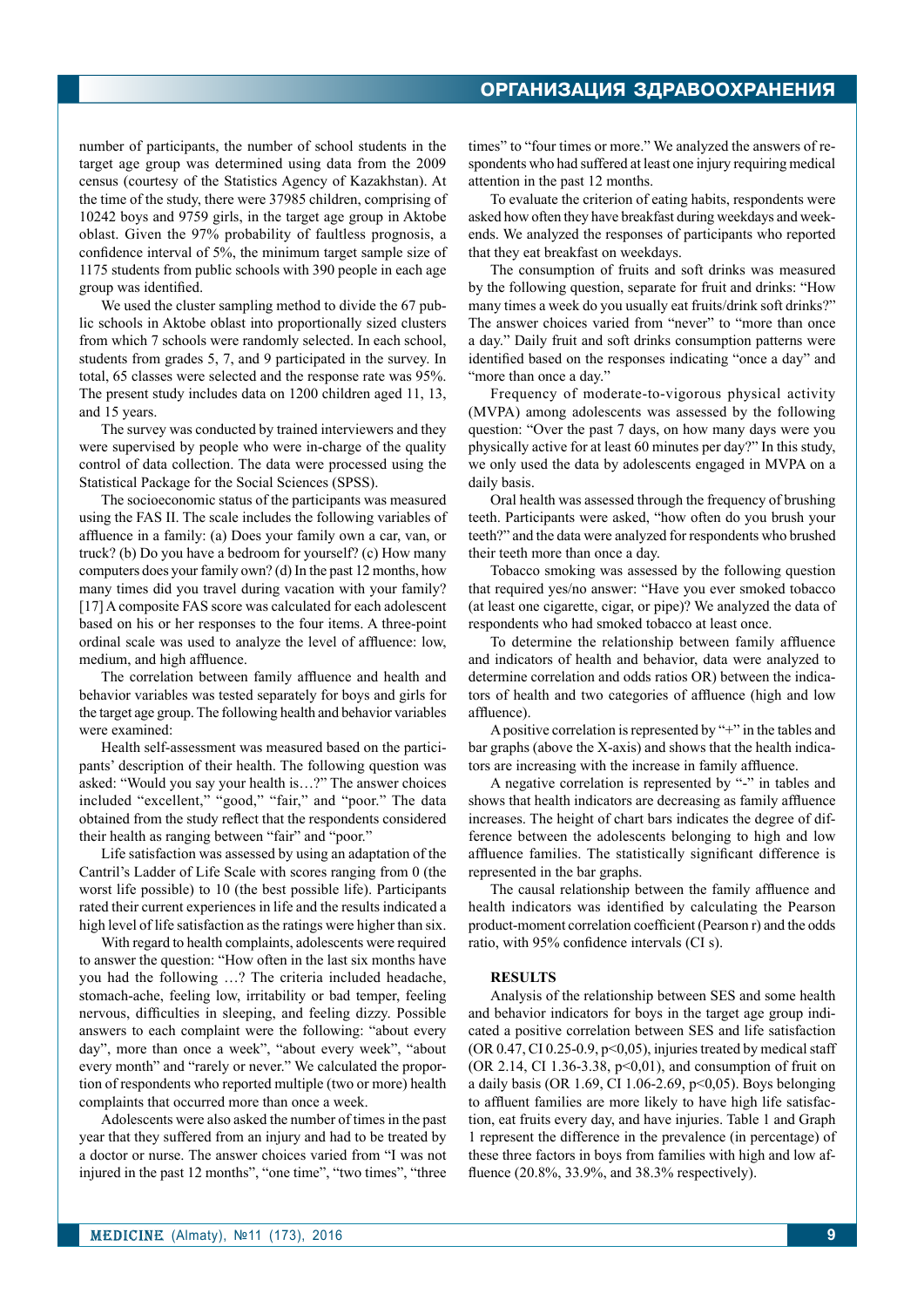## **организация здравоохранения**

For girls of the target age group, we found one statistically significant positive correlation between SES and the frequency of brushing teeth (OR 0.44, CI 0.27-0.73,  $p<0.01$ ). Girls with higher scores on FAS II were more likely to brush their teeth more than once a day. Table 1 and Graph 1 represent the difference in the prevalence of brushing teeth more than once a day between girls from low and high family affluence (30.4%).

No significant associations were found for either gender between the FAS II scores and health self-assessment, health complaints, soft drinks consumption, frequency of moderate-tovigorous physical activity, and tobacco smoking. For boys, no correlation was found between FAS II scores and oral health, and for girls, no correlation was found between FAS II scores and life satisfaction, daily fruit consumption, and treatment of injuries.

### **Discussion**

The direction of the correlation in our study between FAS score and high level of life satisfaction, injuries treated by medi-

## Table 1 – **Correlation between FAS II scores and the health/health behavior indicators among adolescent boys and girls**

| Health/<br>behavior<br>indicator             | <b>OR</b> | 95% CI        | p-value  | Pearson's R |
|----------------------------------------------|-----------|---------------|----------|-------------|
| «fair» or «poor» health self-assessment      |           |               |          |             |
| Boys                                         | 0.965     | $0.48 - 1.96$ | p > 0.05 | $-0.0053$   |
| Girls                                        | 0.775     | $0.43 - 1.41$ | p > 0,05 | $-0.0453$   |
| high level of life satisfaction              |           |               |          |             |
| Boys                                         | 0.472     | $0.24 - 0.90$ | p<0,05   | 0.1239      |
| Girls                                        | 0.465     | $0.21 - 1.02$ | p > 0,05 | 0.1062      |
| complaints<br>multiple (two or more) health  |           |               |          |             |
| Boys                                         | 1.316     | $0.65 - 2.64$ | p > 0,05 | 0.04493     |
| Girls                                        | 1.435     | $0.83 - 2.48$ | p > 0,05 | 0.07474     |
| injury requiring medical attention           |           |               |          |             |
| Boys                                         | 2.142     | 1.36-3.38     | p<0,01   | 0.17734     |
| Girls                                        | 1.561     | 0.96-2.54     | p > 0,05 | 0.09722     |
| breakfast everyday                           |           |               |          |             |
| Boys                                         | 1.359     | $0.87 - 2.12$ | p>0,05   | 0.07306     |
| Girls                                        | 1.385     | $0.85 - 2.25$ | p > 0,05 | 0.07206     |
| daily consumption of fruit                   |           |               |          |             |
| Boys                                         | 1.685     | 1.06-2.69     | p<0,05   | 0.11995     |
| Girls                                        | 1.339     | $0.84 - 2.13$ | p > 0,05 | 0.06726     |
| daily consumption of soft drinks             |           |               |          |             |
| Boys                                         | 0.641     | $0.34 - 1.22$ | p > 0,05 | $-0.0762$   |
| Girls                                        | 1.531     | $0.78 - 3.02$ | p > 0,05 | 0.06914     |
| daily moderate-to-vigorous physical activity |           |               |          |             |
| Boys                                         | 1.238     | $0.77 - 1.99$ | p > 0,05 | 0.04724     |
| Girls                                        | 1.661     | 0.94-2.93     | p > 0,05 | 0.09573     |
| brushing teeth more than once a day          |           |               |          |             |
| Boys                                         | 0.862     | $0.56 - 1.33$ | p > 0,05 | $-0.0363$   |
| Girls                                        | 0.443     | $0.27 - 0.73$ | p<0,01   | $-0.1766$   |
| ever smoked tobacco                          |           |               |          |             |
| Boys                                         | 0.668     | $0.31 - 1.43$ | p > 0,05 | $-0.0564$   |
| Girls                                        | 1.908     | $0.50 - 7.24$ | p > 0,05 | 0.05236     |



Graph 1 – Positive correlation between family affluence and health and behavior indicators among adolescent boys and girls

cal staff, daily fruit consumption in boys, and the frequency of brushing teeth in girls is the same, i.e., positive, as for most other countries that participated in the HBSC 200/-2010survey [25].

For most of the other indicators of health and behavior that were studied, the patterns of correlation with the FAS II scores were the same as in other regions from the HBSC 2009-2010 survey [25], although they were not statistically significant. The criterion of multiple health complaints was the only indicator that did not have commonality with other studies as it was positively correlated (not significant) with the FAS II scores.

The weak correlation between FAS scores and the indicators of health and behavior selected for this study might be related to factors such as a small sample size, miscellaneous factors contributing to family affluence, and the fact that this was a pilot study.

### **Conclusion**

The result of the study indicates the weak relationship between FASII scores and certain health indicators among boys and girls in the pilot sample. Perhaps a more refined version of the FAS could be used in the future research in Kazakhstan. Further study is required to examine the relationship between family affluence and health indicators based on national data from HBSC survey scheduled in 2017-2018 in Kazakhstan.

#### *Research transparency*

*Research did not have a sponsorship. The authors are absolutely responsible for presenting the release script for publication.*

#### *Declaration about financial and other relations*

*All authors took part in elaboration of article conception and writing the script. The release script was approved by all authors. The authors did not get the honorary for the article.*

#### **REFERENCES**

1 National Research Council, Panel on High-Risk Youth, Commission on Behavioral and Social Sciences and Education. Losing generations: Adolescents in high-risk settings. Washington: National Academies Press; 1993

2 McNeely C, Blanchard J. The teen years explained: A guide to healthy adolescent development. Baltimore: Johns Hopkins Bloomberg School of Public Health, Center for Adolescent Health; 2009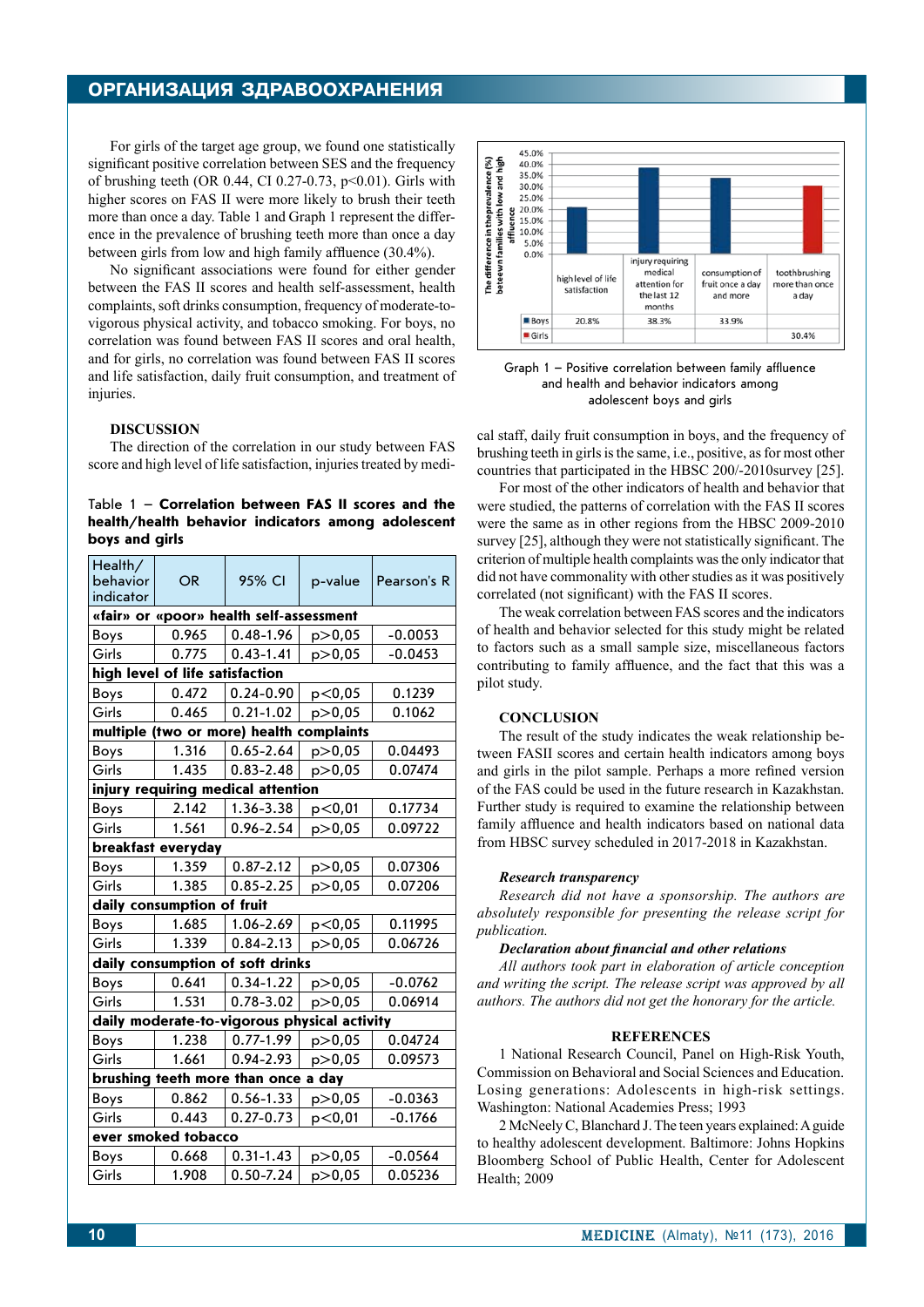3 Halfon N, Hochstein M. Life course health development: An integrated framework for developing health, policy and research. *Milbank Q*. 2002;80(3):433-79

4 Health for the World's Adolescents A second chance in the second decade. Summary. World Health Organization, Geneva; 2014

5 Health of the population and the activities of health care organizations in 2012. Statistical book. Astana; 2013

6 Battakova Zh, Tokmurzieva G, Adaeva A. Modern aspects of problems of adolescent healthy lifestyle issues (Review). *Actual issues of healthy lifestyle development, disease prevention and health promotion.* 2014;1:10-4

7 Jakab Zand Marmot M. Social determinants of health in Europe. *Lancet*. 2012;379(9811):103-5

8 Marmot M, Friel S, Bell R. et al. Closing the gap in a generation: health equity through action on the social determinants of health. *Lancet.* 2008;372:1661-9

9 Currie CE, Elton RA, Todd J. et al. Indicators of socioeconomic status for adolescents: the WHO health behavior in school-aged survey. *Health Educ Res.* 1997;12:385-97

10 Torsheima T, Currie C, Boyce W. et al. Material deprivation and self-rated health: a multilevel studyof adolescents from 22 European and North American countries. *Soc SciMed*. 2004;59(1):1-12

11 Holstein BE, Currie C, Boyce W. et al. Socio-economic inequality in multiple health complaints among adolescents: international comparative study in 37 countries. *Int J Public Health.* 2009;54(2):260-70

12 Boyce W, Torsheim T, Currie C. et al. The Family Affluence Scale as a Measure of National Wealth: Validation of an Adolescent Self-Report Measure. *Soc Indic Res.* 2006;78:473. DOI:10.1007/s11205-005-1607-6

13 Molcho M, Nic Gabhainn Sand Kelleher CC. Assessing the use of the FamilyAffluence Scale (FAS) among Irish Schoolchildren. *Ir Med J.* 2007;100(8):37-9

14 Baptista-Foguet JM, Fortiana J, Currie C. et al. Socioeconomic indexesin surveys for comparisons between countries: An applied comparison using the Family Affluence Scale. *Soc Indic Res.* 2004;67(3):315-32

15 Torsheim T, Cavallo F, Levin KA. et al. Psychometric validation of the revised family affluence scale: a latent variable approach. *Child Indic Res*. 2015. DOI: 10.1007/s12187-015- 9339-x

16 Schnohr C, Kreiner S, Due EP. et al. Differential item functioning of a family affluence scale: Validation study on data from HBSC 2001/02. *Soc IndicRes*. 2008;89(1):79-95

17 Currie C, Molcho M, Boyce W. et al. Researching health inequalities in adolescents the development of the Health Behavior in School-aged Children (HBSC) Family Affluence Scale. *SocSciMed.* 2008;66(6):1429-36

18 Molcho M, Nic Gabhainn S, Kelleher CC. Assessing the use of the Family Affluence Scale (FAS) among Irish Schoolchildren. *Ir Med J.* 2007;100(8):37-9

19 Currie C, Roberts A, Morgan R. et al. Young People's Health in Context. Health Behaviour in School-aged Children: A WHO Cross-National Collaborative Study (HBSC International Report from the 2001/02 Survey. Health Policy for Children and Adolescents, No. 4 (World Health Organization) 2004

20 Levin KA, Dallago L, Currie C. The association between adolescent life satisfaction, family structure, family affluence and gender differences in parent–child communication. *Soc Indic Res.* 2012;106(2):287-305

21 LiuY, Wang M, Villberg J. et al. Reliability and validity of Family Affluence Scale (FASII) among adolescents in Beijing, China. *Child Indic Res*. 2012;5(2):235-51

22 Park HY, Heo J, Subramanian SV. et al. Socioeconomic inequalities in adolescent depression in South Korea: a multilevel analysis. *PLoSOne.* 2012;7(10):47025

23 Pickett W, Molcho M, Elgar FJ. et al. Trends and socioeconomic correlates of adolescent physical fighting in 30 countries. *Pediatrics*. 2013;131(1):18-26

24 Battakova ZE, Tokmurziyeva GZ, Akimbaeva AA. et al. Social aspects in development of health and health behavior in school-aged children (pilot study). In: VII International scientific-practical conference on domestic science in the era of changes: the postulates of the past and theory of modern times. Yekaterinburg; 2015;2(8):24-8

25 Currie C, Zanotti C, Morgan A. et al. Social determinants of health and well-being among young people.Health Behaviour in School-aged Children (HBSC) study. Report, WHO Regional Office for Europe, Coppenhagen; 2012

#### **ТҰЖЫРЫМ**

### **Ж.Е. Баттақова, С.Б. Мұқашева, Т.И. Слажнева, Ш.З. Әбдірахманова, А.А. Адаева**

*Салауатты өмір салтын қалыптастыру проблемалары ұлттық орталығы, Алматы қ., Қазақстан*

**Жасөспірімдердің әлеуметтік-экономикалық статусы мен өмір сүру салты арасындағы байланыс: Қазақстандағы пилотты зерттеу** 

Әлеуметтік-экономикалық жағдай мен жасөспірімдер арасында денсаулыққа байланысты мінез-құлық: Қазақстандағы пилотты зерттеу. Жасөспірімдердің әлеуметтік-экономикалық мәртебесі (СЭС) мен денсаулығы арасындағы өз ара байланыс қоғамдық денсаулық саласында кеңінен зерттеліп отыр. Отбасының ауқаттылығы шкаласы II (FAS II) қатысушылардың СЭС-ін анықтау үшін пайдаланылды, яғни отбасының СЭСмен жасөспірімнің денсаулығының нақты бір көрсеткіштері арасындағы өз ара байланысты зерттеу көзделген.

**Зерттеудің мақсаты.** Бұл жұмыстың мақсаты отбасының әлеуметтік-экономикалық жағдайы мен денсаулыққа қатысты 11,13,15 жастағы жасөспірімдердің мінез-құлқы арасындағы кейбір аспектілердің өз ара байланысын зерттеу болып табылды.

**Материал және әдістері.** Ақтөбе облысында 11,13 және 15 жастағы балалар арасында жүргізілген мектеп жасындағы балалардың міне-құлқын зерттеуден алынған (HBSC) деректері пайдаланылды. Отбасы ауқаттылығының корреляциясы және денсаулығының көрсеткіштері былайша көрсетілді: денсаулықты өзіндік бағалау, өмірге қанағаттанушылық, денсаулыққа қатысты көптеген шағымдар, медициналық араласуды талап ететін жарақаттар, күнделікті таңғы ас, жемістерді тұтыну, алкогольсіз тәтті сусындарды тұтыну, тіз тазалау, темекі тарту, 11-15 жастағы балалар арасындағы физикалық белсенділік. Отбасының ауқаттылығы деңгейін анықтау үшін Family Affluence Scale (FAS) индикаторы пайдаланды, отбасының ауқаттылығы шкаласы. Бұл мәліметтерді талдау үшін корреляциялық анализ және мүмкіндіктердің қатынасы әдісі (OR) пайдаланылды.

**Нәтижелері және талқылауы.** FAS II (отбасының анағұрлым ауқатты болуы) шкаласы бойынша балы жоғарырақ ұлдардың өмірге деген қанағаттанушылығы жоғарылау болды (OR 0.47, ДИ 0.25-0.9, p<0.05), медициналық араласуды керек ететін